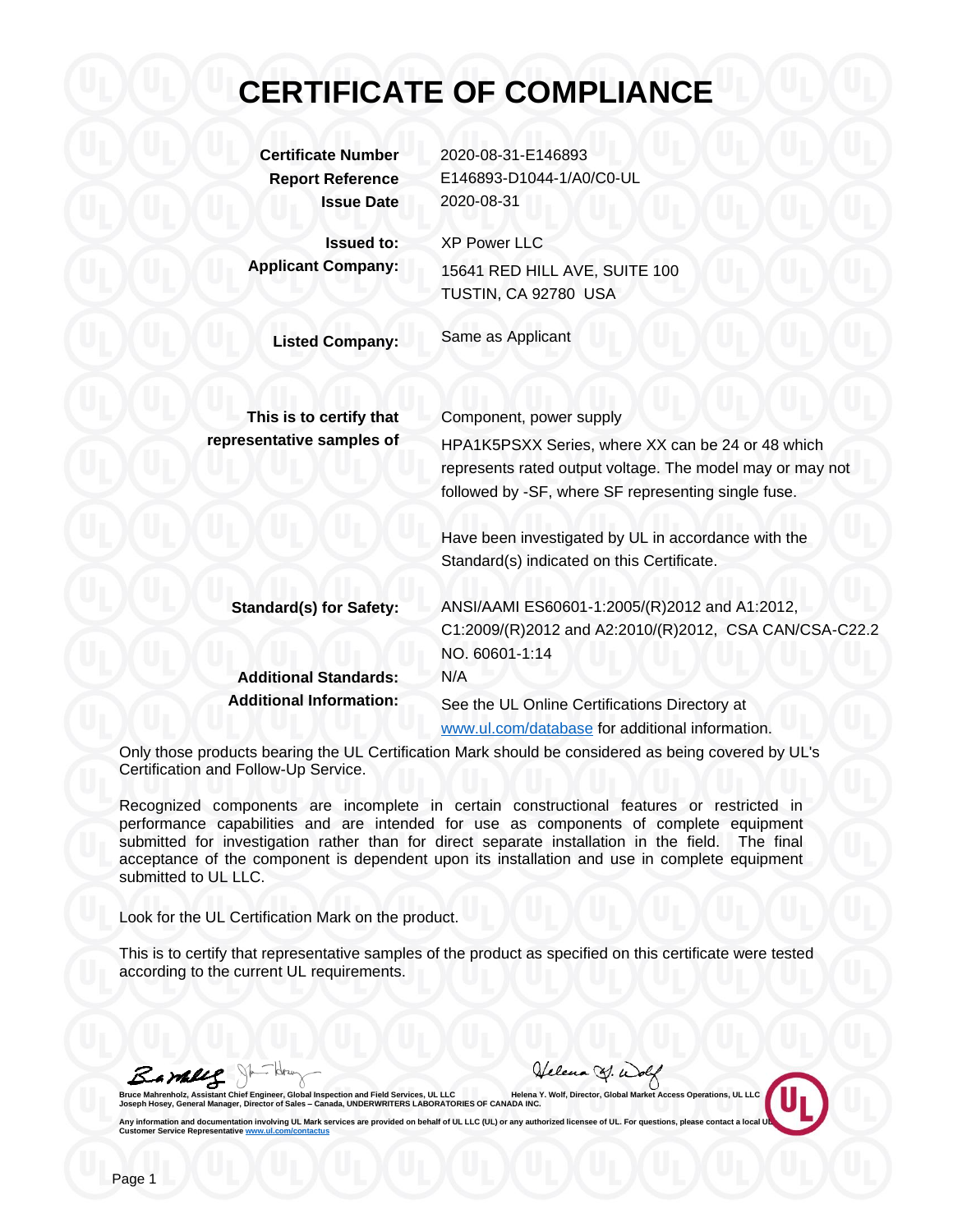Description

# **UL TEST REPORT AND PROCEDURE**

| <b>Standard:</b>                      | ANSI/AAMI ES60601-1:2005/(R)2012 and A1:2012, C1:2009/(R)2012 and<br>A2:2010/(R)2012, CSA CAN/CSA-C22.2 NO. 60601-1:14                                                |
|---------------------------------------|-----------------------------------------------------------------------------------------------------------------------------------------------------------------------|
| <b>Certification Type:</b>            | <b>Component Recognition</b>                                                                                                                                          |
| <b>CCN:</b>                           | QQHM2 / QQHM8                                                                                                                                                         |
| <b>Complementary CCNs:</b>            |                                                                                                                                                                       |
| <b>Product:</b>                       | Component, power supply                                                                                                                                               |
| Model:                                | HPA1K5PSXX Series, where XX can be 24 or 48 which represents rated<br>output voltage. The model may or may not followed by -SF, where SF<br>representing single fuse. |
| <b>Rating:</b>                        | HPA1K5PS24 - Input: 100-180V~, 16A, 50/60Hz or<br>180-240V~, 10A, 50/60Hz                                                                                             |
|                                       | HPA1K5PS48 – Input: 100-180V~, 16A, 50/60Hz or<br>180-240V~, 10A, 50/60Hz                                                                                             |
|                                       | Output: See models differences for output details                                                                                                                     |
| <b>Applicant Name and</b><br>Address: | <b>XP Power LLC</b><br>15641 RED HILL AVE, SUITE 100<br>TUSTIN, CA 92780, USA                                                                                         |

This is to certify that representative samples of the products covered by this Test Report have been investigated in accordance with the above referenced Standards. The products have been found to comply with the requirements covering the category and the products are judged to be eligible for Follow-Up Service under the indicated Test Procedure. The manufacturer is authorized to use the UL Mark on such products which comply with this Test Report and any other applicable requirements of UL LLC ('UL') in accordance with the Follow-Up Service Agreement. Only those products which properly bear the UL Mark are considered as being covered by UL's Follow-Up Service under the indicated Test Procedure.

The applicant is authorized to reproduce the referenced Test Report provided it is reproduced in its entirety.

UL authorizes the applicant to reproduce the latest pages of the referenced Test Report consisting of the first page of the Specific Technical Criteria through to the end of the Conditions of Acceptability as applicable.

Any information and documentation involving UL Mark services are provided on behalf of UL LLC (UL) or any authorized licensee of UL.

Prepared by: Randy Min, handler Reviewed by: Mitchell McGarry, Reviewer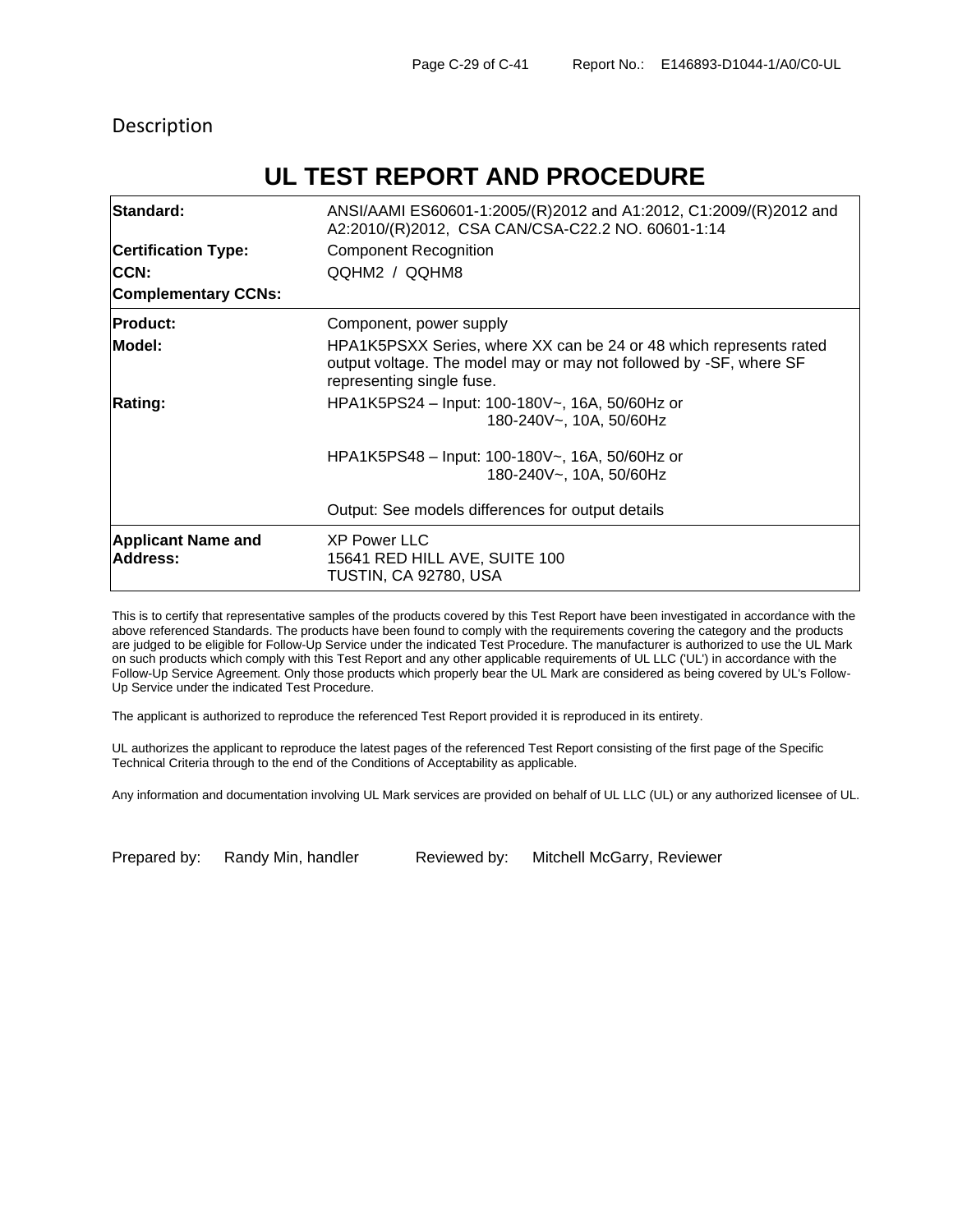#### **Supporting Documentation**

The following documents located at the beginning of this Procedure supplement the requirements of this Test Report:

A. Authorization - The Authorization page may include additional Factory Identification Code markings.

B. Generic Inspection Instructions -

- i. **Part AC** details important information which may be applicable to products covered by this Procedure. Products described in this Test Report must comply with any applicable items listed unless otherwise stated in the body of this Test Report.
- ii. **Part AE** details any requirements which may be applicable to all products covered by this Procedure. Products described in this Test Report must comply with any applicable items listed unless otherwise stated in the body of each Test Report.
- iii. **Part AF** details the requirements for the UL Certification Mark which is not controlled by the technical standard used to investigate these products. Products are permitted to bear only the Certification Mark(s) corresponding to the countries for which it is certified, as indicated in each Test Report.

#### **Product Description**

Model covered in this report is a component power supply intended for use in Medical Electrical Equipment. The need for the additional testing and evaluation shall be determined in the end product evaluation. This is a Class I, open frame power supply intended for building-in. Also, provided with isolated 5V auxiliary output for control and monitoring of the equipment's operation.

Refer to the Report Modifications page for any modifications made to this report.

#### **Model Differences**

The power supplies in the series are differentiated by the output voltage and current ratings, number of turns of primary/secondary windings in the Transformers (T101 (Power)) and minor differences in the secondary circuit components and PWB layout.

See below for Model Ratings Table for 50°C below:

Model HPA1K5PS24 –

Input: 100-180V~, 16A, 50/60Hz, Output: 24V, 62.5A MAX, 1400W; 180-240V~, 10A, 50/60Hz, Output: 24V, 62.5A MAX, 1500W

Model HPA1K5PS48 –

Input: 100-180V~, 16A, 50/60Hz, Output: 48V, 31A MAX, 1400W; 180-240V~, 10A, 50/60Hz, Output: 48V, 31A MAX, 1500W

## **Additional Information**

N/A

#### **Technical Considerations**

- The product was investigated to the following additional standards: N/A
- **EXECT** The following additional investigations were conducted: N/A
- The product was not investigated to the following standards or clauses: N/A
- The following accessories were investigated for use with the product: N/A
- No Other Considerations

## **Engineering Conditions of Acceptability**

For use only in or with complete equipment where the acceptability of the combination is determined by UL LLC. When installed in an end-product, consideration must be given to the following: